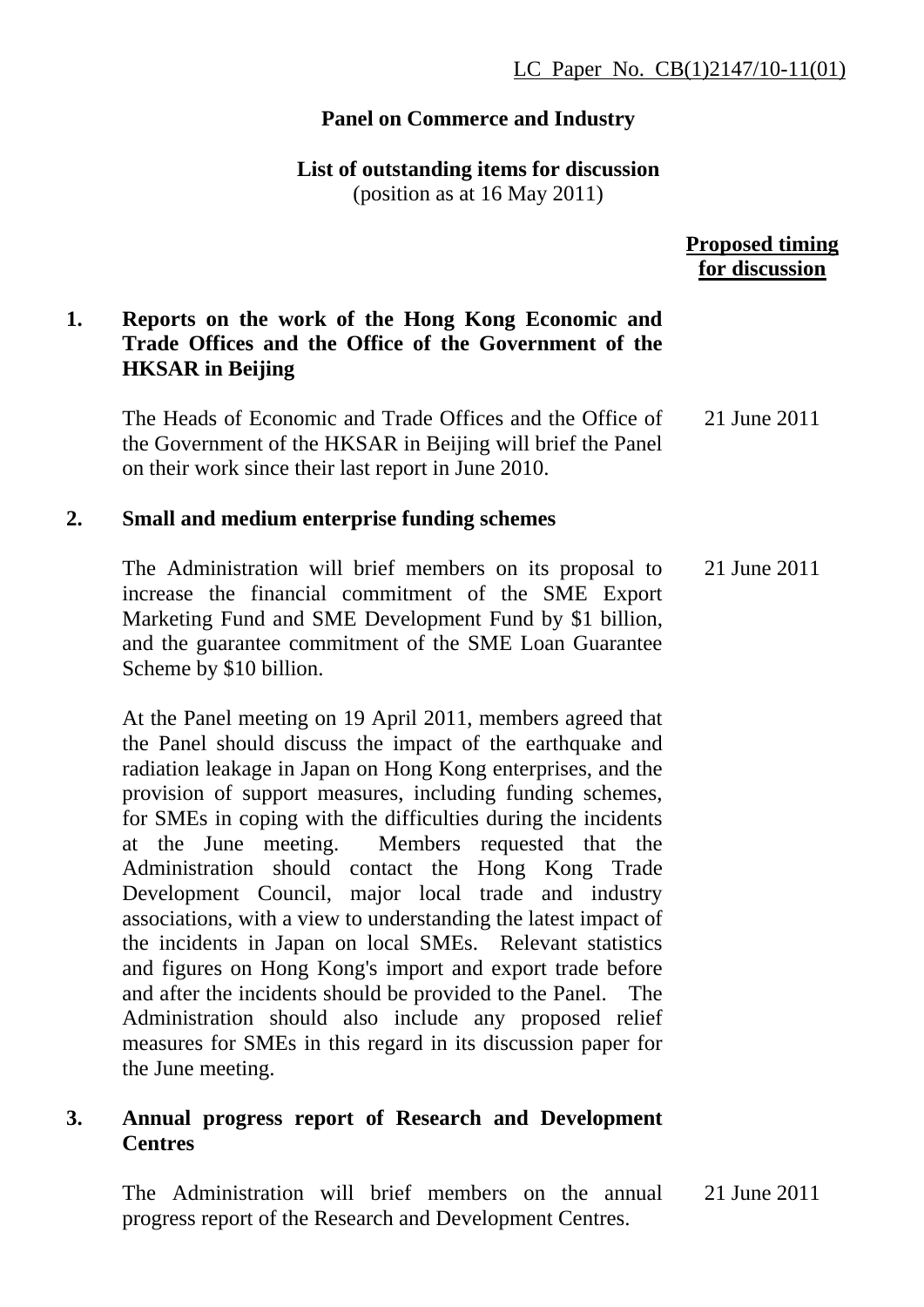### **4. Rent allowance for officers posted outside Hong Kong**

| The Administration will brief members on the review of the   | 21 June 2011 |
|--------------------------------------------------------------|--------------|
| rent allowance mechanism and its proposal to revise the rent |              |
| allowance payable to officers posted outside Hong Kong.      |              |

#### **5. Economic and trade co-operation between Hong Kong and Taiwan**

The Administration will update members on the latest development of economic and trade co-operation between Hong Kong and Taiwan, in particular the progress made in the areas of trade, investment and tourism. 19 July 2011

#### **6. Progress report on the Research and Development Cash Rebate Scheme**

The Administration will brief members on the progress in the implementation of the Research and Development Cash Rebate Scheme. 19 July 2011

### **7. Progress of the World Trade Organization Doha Development Agenda Negotiations**

The Administration will update members on the latest round of multilateral trade negotiations under the World Trade Organization, as and when there are significant developments. To be confirmed

### **8. Progress on further liberalization under the Mainland and Hong Kong Closer Economic Partnership Arrangement**

The Administration will update the Panel on the latest development of the economic and trade co-operation and exchanges between the HKSAR Government and the Central People's Government under the Mainland and Hong Kong Closer Economic Partnership Arrangement. To be confirmed